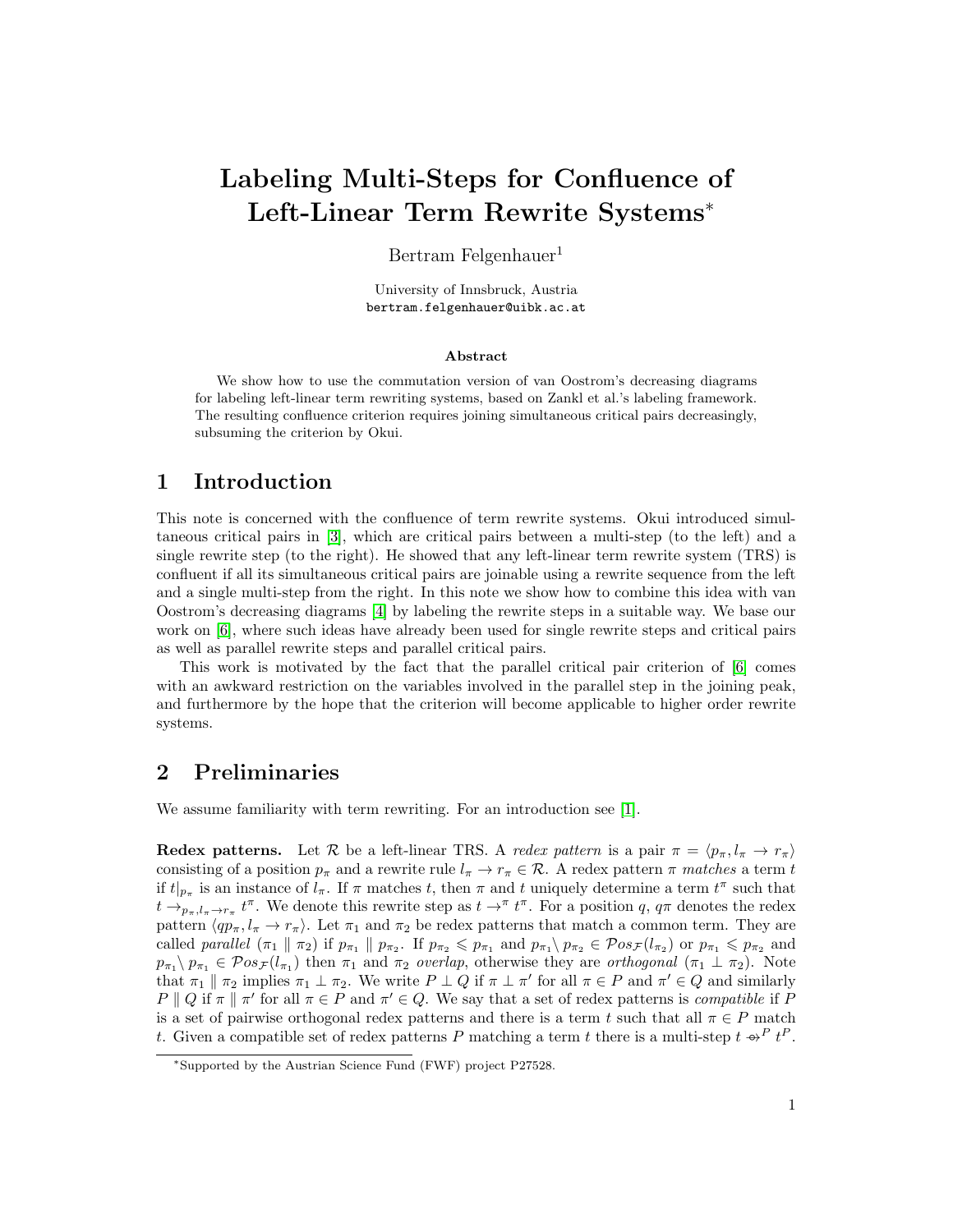Labeling Multi-Steps for Confluence and Security and Security and Security B. Felgenhauer

Residuals. We refer to [\[5\]](#page-4-4) for a formal treatment of residuals. Recall the parallel moves lemma: If  $P \cup Q$  is a compatible set of redex patterns and we have co-initial multi-steps  $t \rightarrow P t^P$ ,  $t \rightarrow Q t^Q$ , then there are multi-steps  $t^P \rightarrow Q^{Q/P} t^{P \cup Q}$  and  $t^Q \rightarrow P^{Q} t^{P \cup Q}$ , where  $P/Q$ is the set of residuals of  $P$  after  $Q$ . Another important property of residuals for left-linear term rewrite systems is that residuals of orthogonal redex patterns remain orthogonal: If  $P \cup Q \cup R$ is a compatible set of redex patterns and Q and R are disjoint (which implies that  $Q \perp R$ ), then  $Q/P \perp R/P$ .

**Simultaneous Critical Pairs.** Let  $\mathcal{R}$  be a left-linear TRS,  $\pi$  be a redex pattern and P be a non-empty set of pairwise orthogonal redex patterns that overlap with  $\pi$ . By choosing variants of rules in R, we can ensure that  $l_{\pi}$  and  $l_{\pi'}$  ( $\pi' \in P$ ) have no variables in common. Furthermore assume that  $\epsilon = p_{\pi}$  or  $\epsilon \in \{p_{\pi'} \mid \pi' \in P\}$ . Let  $\pi_{\epsilon}$  be one of these redex patterns at the root position. We set up a unification problem as follows. Let  $p - q = p \setminus q$  if  $p \geq q$  and  $p - q = \epsilon$ if  $p < q$ . For each  $\pi' \in P$  we consider the equation  $l_{\pi}|_{p_{\pi'}p_{\pi}} \sigma = \nvert l_{\pi'}|_{p_{\pi}p_{\pi'}} \sigma$ . If the unification problem consisting of all these equations has an mgu  $\sigma$ , then there is a peak  $t^P \leftrightarrow l_{\pi_{\epsilon}} \sigma \rightarrow^{\pi^+ \pi_{\epsilon}} u$ , and we call  $t \leftrightarrow \neg \rightarrow u$  a simultaneous critical pair.

<span id="page-1-1"></span>**Lemma 1.** If  $t^P \Leftrightarrow s \to^{\pi} u$  then  $P \perp \pi$  or there are a simultaneous critical pair  $t^P \Leftrightarrow s \to u^P$ , a context C with hole at position p and a substitution  $\sigma$  such that  $t^{P/pQ} \leftrightarrow C[t'\sigma]^{pQ} \leftrightarrow s =$  $C[s'\sigma] \to C[u'\sigma] = u$ , where  $pQ = \{p\pi \mid \pi \in Q\}.$ 

Finally we recall van Oostrom's decreasing diagrams [\[4\]](#page-4-1). We will use a commutation version of extended decreasingness (cf.  $[2]$ ). Let L be a set of labels equipped with a well-founded order  $>$  and a compatible quasi-order  $\geq$  (i.e.,  $\geq$   $\cdot$   $>$   $\subseteq$   $>$ .)

<span id="page-1-0"></span>**Theorem 2.** Let  $(\neg \alpha)_{\alpha \in L}$  and  $(\neg \alpha)_{\alpha \in L}$  be labeled ARSs. Then  $\rightarrow$  and  $\rightarrow$  commute if for all  $\alpha, \beta \in L$ ,

(− α · −+β <sup>⊆</sup> (<sup>∗</sup> −−+−− <sup>&</sup>lt;α · <sup>=</sup>−−+ <sup>6</sup>β · (<sup>∗</sup> −−−−+−− <sup>&</sup>lt;αβ · <sup>=</sup>(−− <sup>6</sup>α · (<sup>∗</sup> −−+−− <sup>&</sup>lt;β

Sets of labels are ordered by the Hoare preorder of  $(\geq, >)$ , which we denote by  $(\geq, _H, >_H)$ and is defined by

$$
\Gamma >_H \Delta \iff \Gamma \neq \varnothing \land \forall \beta \in \Delta. \ \exists \alpha \in \Gamma. \ \alpha > \beta
$$

$$
\Gamma \geq_H \Delta \iff \forall \beta \in \Delta. \ \exists \alpha \in \Gamma. \ \alpha \geq \beta
$$

If  $(\geq, >)$  is a pair of a well-founded order  $>$  and a compatible quasi-order  $\geq$ , then so is  $(\geq H, >H)$ . For readability we drop the subscript H when attaching labels to rewrite steps as in  $\rightarrow_{\vee}\Gamma$ .

### 3 Labeling Development Steps

In this section we show that the weak LL-labelings of [\[6\]](#page-4-2) can be fruitfully applied to development steps, leading to a criterion based on simultaneous critical pairs [\[3\]](#page-4-0). Our result subsumes Okui's main result [\[3\]](#page-4-0). The key idea for establishing confluence in [3] is to show that  $\leftrightarrow$  and  $\rightarrow$  commute. We do the same, using the commutation version of extended decreasing diagrams (Theorem [2\)](#page-1-0).

**Definition 3.** Let L be a set of labels equipped with a well-founded order  $>$  and compatible quasi-order  $\geq$ . A function  $\ell$  that maps rewrite steps  $t \to^{\pi} t^{\pi}$  is a labeling function if for all contexts C with hole position p and substitutions  $\sigma$ ,

1. 
$$
\ell(t \to^{\pi} t^{\pi}) > \ell(u \to^{\pi'} u^{\pi'})
$$
 implies  $\ell(C[t\sigma] \to^{p\pi} C[t^{\pi}\sigma]) > \ell(C[u\sigma] \to^{p\pi'} C[u^{\pi'}\sigma])$ , and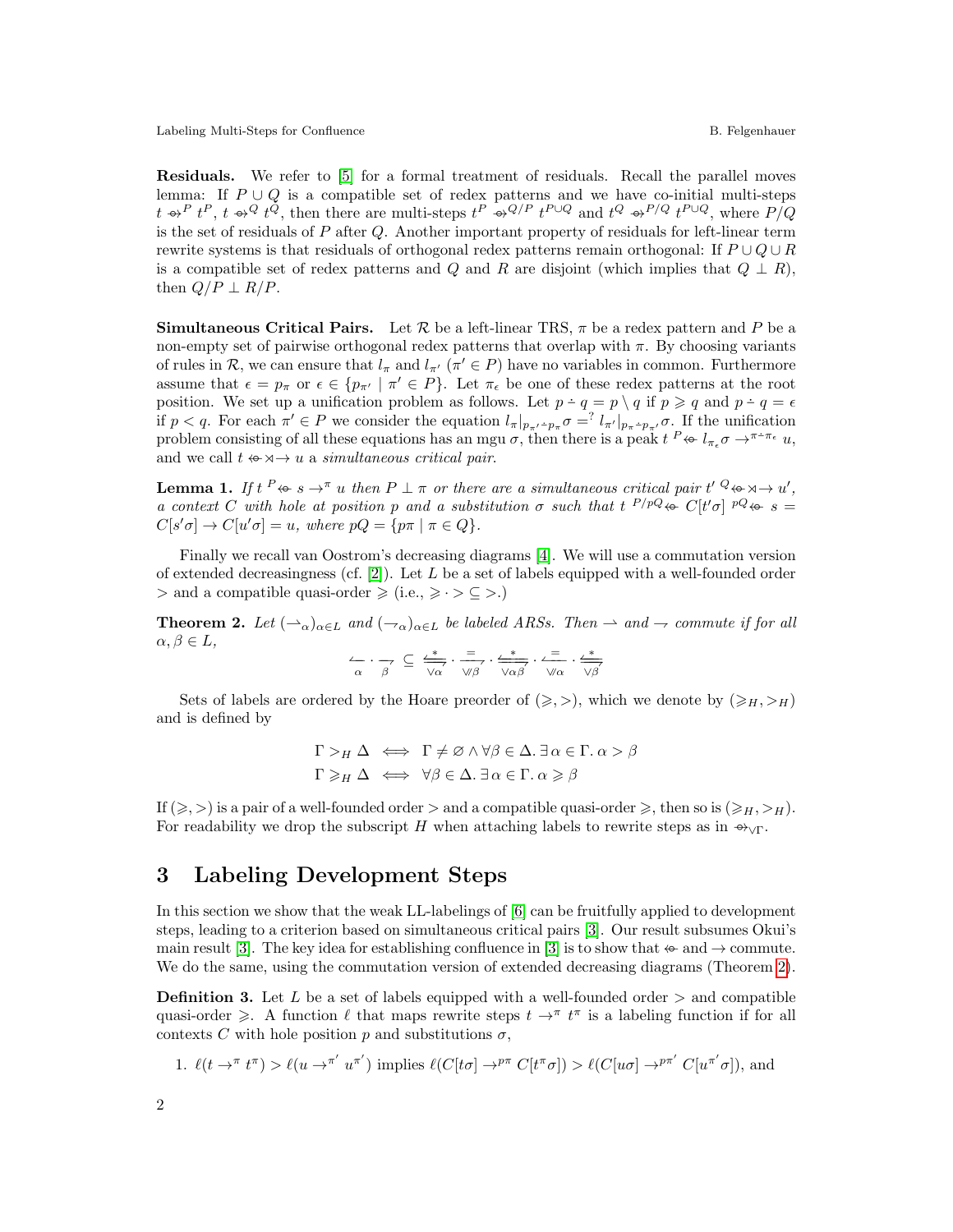Labeling Multi-Steps for Confluence and Security and Security and Security B. Felgenhauer

<span id="page-2-3"></span>

<span id="page-2-4"></span><span id="page-2-2"></span><span id="page-2-1"></span><span id="page-2-0"></span>

Figure 2: Proof of Lemma [6](#page-3-0)

2. 
$$
\ell(t \to^{\pi} t^{\pi}) \geq \ell(u \to^{\pi'} u^{\pi'})
$$
 implies  $\ell(C[t\sigma] \to^{p\pi} C[t^{\pi}\sigma]) \geq \ell(C[u\sigma] \to^{p\pi'} C[u^{\pi'}\sigma]).$ 

We need to label development steps. We do so in essentially the same way as we labeled parallel steps in [\[6\]](#page-4-2), i.e., we collect the labels of the constituent rewrite steps in a set.

**Definition 4.** Consider a development step  $t \rightarrow^P t'$ . For each  $\pi \in P$ , there is a rewrite step  $t \to_\pi t^\pi$ . We label  $t \to^P t'$  by  $\ell^\circ(t \to^P t')$ , where

$$
\ell^{\circ}(t \xrightarrow{P} t') = \{ \ell(t \to^{\pi} t^{\pi}) \mid \pi \in P \}
$$

This means that a development rewrite step is labeled by the set of the labels of the constituent steps. We indicate labels along with the step, writing  $t \to_{\Gamma} t'$  if  $\Gamma = \ell^{\circ}(t \to t')$ .

**Definition 5.** A labeling  $\ell$  is a weak LL-labeling if any orthogonal peak  $t \rightarrow s \rightarrow \beta u$  is joined as in Figure [1](#page-2-0)[\(a\),](#page-2-1) where we  $\forall \gamma$  stands for  $\forall {\gamma}$ .

A pair of weak LL-labelings  $\langle \ell', \ell \rangle$  is a D-labeling if any orthogonal peak  $t \to s \to_\beta u$  can be joined as in Figure [1](#page-2-0)[\(b\),](#page-2-2) where leftward steps are labeled using  $\ell'$  and rightward steps are labeled using  $\ell$ , and the  $t \to_{\sqrt{\ell}}^{\infty}$   $\cdots$   $\to_{\sqrt{\ell}}^{\infty}$  v sequence is a complete development of  $t \to_{\pi'/\pi} v$ .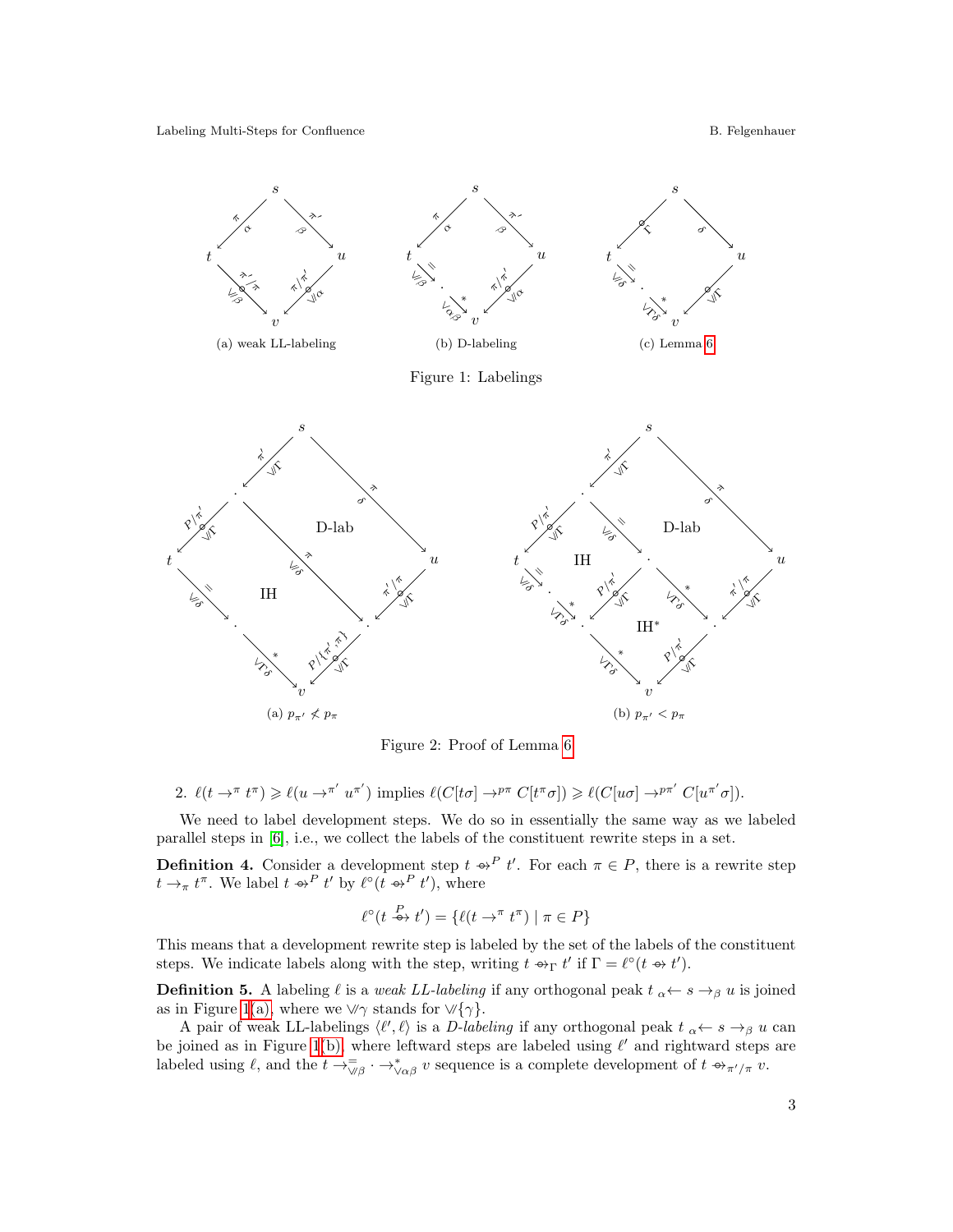<span id="page-3-2"></span>

Figure 3: Proof of Theorem [7.](#page-3-1)

The D-labeling property ensures that orthogonal peaks can be joined decreasingly:

<span id="page-3-0"></span>**Lemma 6.** If  $P \perp \pi$  and  $t \stackrel{P}{\Gamma} \Leftrightarrow s \to \pi^{\pi} u$  then  $t \to \pi^{\pi} \rightarrow \pi^{\pi} u$ . See also Figure [1](#page-2-0)[\(c\).](#page-2-3)

*Proof.* The proof is by induction on  $\#P$ . If P is empty, then there is nothing to prove; otherwise, let  $\pi' \in P$  be an innermost redex pattern in P. The remainder of the proof is sketched in Figure [2.](#page-2-4) Note that if  $\pi/\pi'$  is not a singleton set then  $p_{\pi'} < p_{\pi}$  and therefore by the choice of  $\pi'$ ,  $P/\pi = P$ . Therefore all applications of the induction hypothesis in the  $\cdot_{\sqrt{\pi}} \leftrightarrow \cdot \rightarrow_{\sqrt{\delta}}$ . and  $\cdot_{\forall \Gamma} \leftrightarrow \cdot \rightarrow_{\forall \Gamma \delta}^* \cdot$  peaks use the same set  $P/\pi' = P \setminus {\{\pi'\}}$  (because  $\pi'$  is an innermost redex pattern of P) which satisifies  $#(P/\pi') < #P$ . П

<span id="page-3-1"></span>**Theorem 7.** Let  $\langle \ell', \ell \rangle$  be a D-labeling for a left-linear TRS R. Then R is confluent if every simultaneous critical pair  $t \rightharpoonup s \rightarrow \delta u$  can be joined decreasingly as

$$
t \xrightarrow[\sqrt{\Gamma\delta}]{\Gamma\delta} \cdot \xleftarrow[\sqrt{\delta}]{\Gamma\delta} \cdot \xleftarrow[\sqrt{\delta}]{\Gamma} \cdot \xleftarrow[\sqrt{\delta}]{u}
$$

*Proof.* Consider a peak  $t \frac{P_0}{\Gamma} \leftrightarrow s \to \frac{\pi}{\delta} u$ . We claim that this peak can be joined decreasingly. If  $P_0 \perp \pi$  then the claim follows from Lemma [6.](#page-3-0) Otherwise, we can apply Lemma [1](#page-1-1) to obtain a simultaneous critical pair  $t' P'_{0} \Leftrightarrow s' \rightarrow^{\pi'} u'$ , a context C with hole at position p, and a substitution  $\sigma$  such that with  $P = pP'_0$  and  $R = P_0 - P$ ,  $P \perp R$ ,  $\pi = p\pi'$ , and

<span id="page-3-3"></span>
$$
s^P = C[t'\sigma] \xleftarrow[N]{P} s = C[s'\sigma] \xrightarrow[\delta]{\pi} s^\pi = C[u'\sigma]
$$
 (1)

By the assumption and the definition of weak LL-labelings, there are terms  $u, u', u''$  such that

$$
s^P \xrightarrow[\sqrt{\Gamma\delta}]{\mathcal{U}'} \xleftarrow[\sqrt{\Gamma\delta}]{\mathcal{U}'} \xleftarrow[\sqrt{\Gamma\delta}]{u'} \mathcal{U} \xleftarrow[\sqrt{\Gamma\delta}]{u} \cdots \xleftarrow[\sqrt{\Gamma\delta}]{\mathcal{U}} s^{\pi}
$$

where  $\pi_1, \ldots, \pi_n$  is a sequence of redex patterns. Furthermore the step  $s \leftrightarrow_{\sqrt{\ }K}^R s^R$  has residuals as shown in Figure [3:](#page-3-2)  $s^P \rightarrow_{\sqrt{p}}^{R/F}$  $\frac{R/P}{\sqrt{\Gamma}} s^{P \cup R} = t, u \rightarrow_{\sqrt{\Gamma}}^{R/(\pi;\overline{\pi_i})}$  $\frac{R}{\sqrt{\Gamma}}$  v, u'  $\leftrightarrow_{\sqrt{\Gamma}}$  v' and u''  $\leftrightarrow_{\sqrt{\Gamma}}$  v''. Since R is orthogonal to the whole instance of the simultaneous critical pair [\(1\)](#page-3-3), its residual  $u \rightarrow v$ is orthogonal to Q, and therefore we obtain a single development step  $u \oplus_{\sqrt{\mu}} Q^{\cup R/(\pi;\pi_1;\dots;\pi_n)}$  $Q \cup R/(\pi; \pi_1; \ldots; \pi_n)$   $v',$ completing the decreasing diagram.  $\Box$